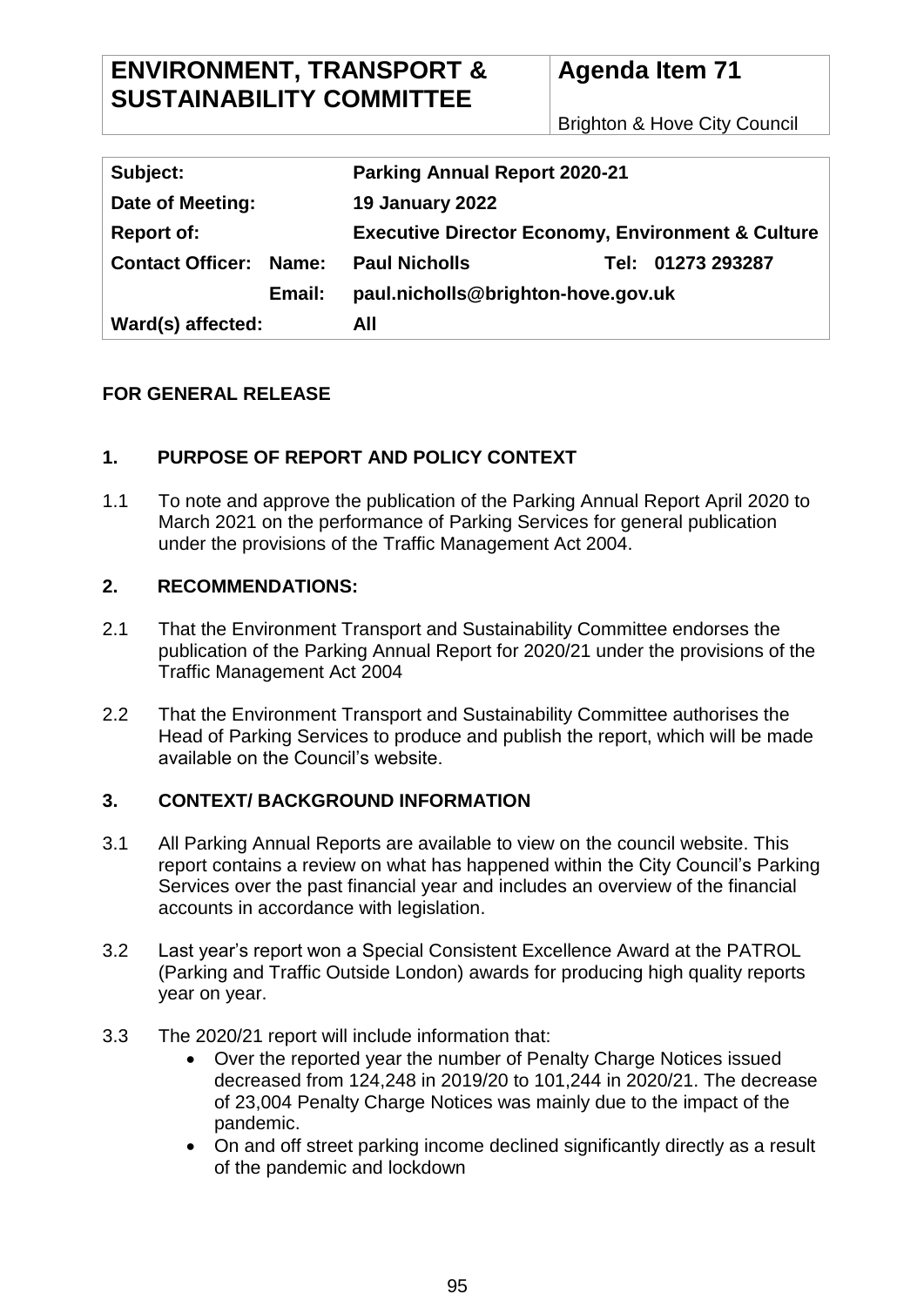- The number of Bus Lane Penalty Charge Notices has increased from 53,822 in 2019/20 to 60,004 in 2020/21. The increase is due to the installation of several new bus lane cameras, five cameras in Valley Gardens which was fully enforceable from early 2021 and 12 cameras in various locations around the city.
- The funding from the Office for Low Emission Vehicles and a further investment from Electric Blue, has enabled us to install additional EV Charging Points. By 2020/21 we had installed 276 chargers and the first new fast EV chargers went live in September 2020
- Many resident permits, including all new applications since June 2021 are now on the new system linked to MyAccount. As of 1st July 2021, there were 37,784 residents permits on issue. (Annual Reports have to extract data for the previous financial year on 1<sup>st</sup> July following that financial year according to the guidance).
- Two new parking schemes were introduced in Parking zone U (Coombe Road area) and Parking zone X (South Portslade Area)
- The Disabled Car Users Group (DCUAG) was formed in Autumn 2020. The purpose of the DCUAG is to improve communications between Parking Services and disabled residents in the city.
- Initiatives to reduce toxic emissions and to become carbon neutral by 2030.

## 3.4 **Income and expenditure appear in the tables below:**

The council was successful in applying for a government support grant to assist with covering Covid income losses. The total surplus for the Council from parking income for 20/21 was £15,154,019, including money from the grant.

| <b>Income by source</b>                                     | 2018/19     | 2019/20     | 2020/21     |
|-------------------------------------------------------------|-------------|-------------|-------------|
| On-street parking charges                                   | £11,441,854 | £11,558,889 | £7,108,666  |
| Permit Income                                               | £9,589,716  | £10,081,467 | £8,743,901  |
| Penalty Charge Notices (inclusive of bad<br>debt provision) | £5,832,784  | £5,744,489  | £4,268,051  |
| Covid funding from central government                       | £0          | £0          | £5,136,520  |
| Other                                                       | £95,985     | £78,841     | £74,615     |
| <b>Total</b>                                                | £26,960,340 | £27,463,686 | £25,331,753 |

| Direct cost of civil parking enforcement         | 2018/19     | 2019/20     | 2020/21     |
|--------------------------------------------------|-------------|-------------|-------------|
|                                                  |             |             |             |
| Enforcement                                      | £4,601,931  | £4,928,865  | £4,501,734  |
| Admin, appeals, debt recovery and<br>maintenance | £3,238,111  | £3,528,637  | £3,258,156  |
| Scheme review or new schemes                     | £1,076,960  | £1,239,479  | £1,150,022  |
| Capital charges                                  | £1,261,186  | £1,265,915  | £1,267,822  |
| Total                                            | £10,178,188 | £10,962,896 | £10,177,734 |
| Surplus after direct costs                       | £16,782,152 | £16,500,790 | £15,154,019 |
| <b>Total</b>                                     | £26,960,340 | £27,463,686 | £25,331,753 |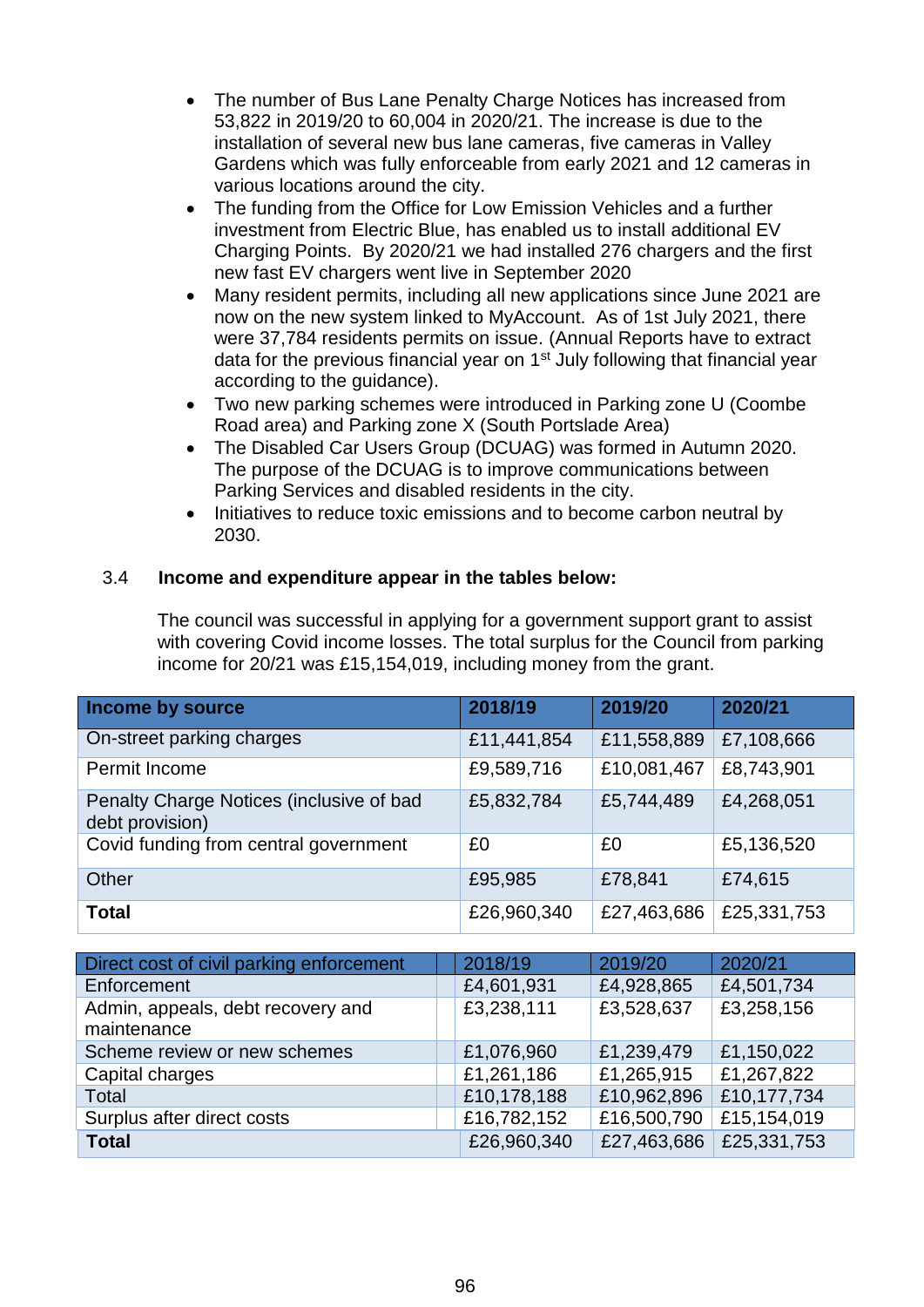| <b>Spending supported by civil</b><br>parking income surplus  | 2018/19     | 2019/20     | 2020/21     |
|---------------------------------------------------------------|-------------|-------------|-------------|
| Concessionary fares                                           | £10,796,363 | £10,774,831 | £10,535,684 |
| Capital investment borrowing costs                            | £2,461,097  | £2,362,653  | £1,854,964  |
| Supported bus services and other<br>public transport services | £1,322,917  | £1,216,309  | £1,499,372  |
| Contribution to eligible related<br>expenditure               | £2,201,744  | £2,146,997  | £1,263,998  |
| <b>Total</b>                                                  | £16,782,152 | £16,500,790 | £15,154,018 |

#### **Car park income**

| Year    | <b>Expenditure</b> | <b>Income</b> | <b>Net income</b><br>/Expenditure |
|---------|--------------------|---------------|-----------------------------------|
| 2018/19 | 3,548,394          | 6,535,468     | 2,987,074                         |
| 2019/20 | 3,805,899          | 6,379,890     | 2,573,991                         |
| 2020/21 | 3,485,708          | *5,835,124    | 2,349,416                         |

The surplus from Off Street parking has decreased by **£224,575** to **£2,349,416**. This is mainly due to Covid-19. Revenue is mostly from The Lanes, Trafalgar Street, London Road and Regency Square.

## **4. ANALYSIS & CONSIDERATION OF ANY ALTERNATIVE OPTIONS**

4.1 No alternatives considered. It is a statutory requirement to produce a Parking Annual Report.

#### **5. COMMUNITY ENGAGEMENT & CONSULTATION**

5.1 The publication of the Parking Annual Report 2020-21 is being used as an opportunity to inform and engage with the public and stakeholders on a range of parking issues

#### **6. CONCLUSION**

6.1 The Report provides the public and stakeholders with information on the performance and aims and objectives of Parking Services and to meet the Council's legal obligations under the Traffic Management Act 2004.

## **7. FINANCIAL & OTHER IMPLICATIONS:**

Financial Implications:

7.1 The costs associated with the production and publication of the Parking Annual Report are funded from existing revenue budgets within the city's Transport service. Financial information relating to the council's parking services are included within the Parking Annual Report